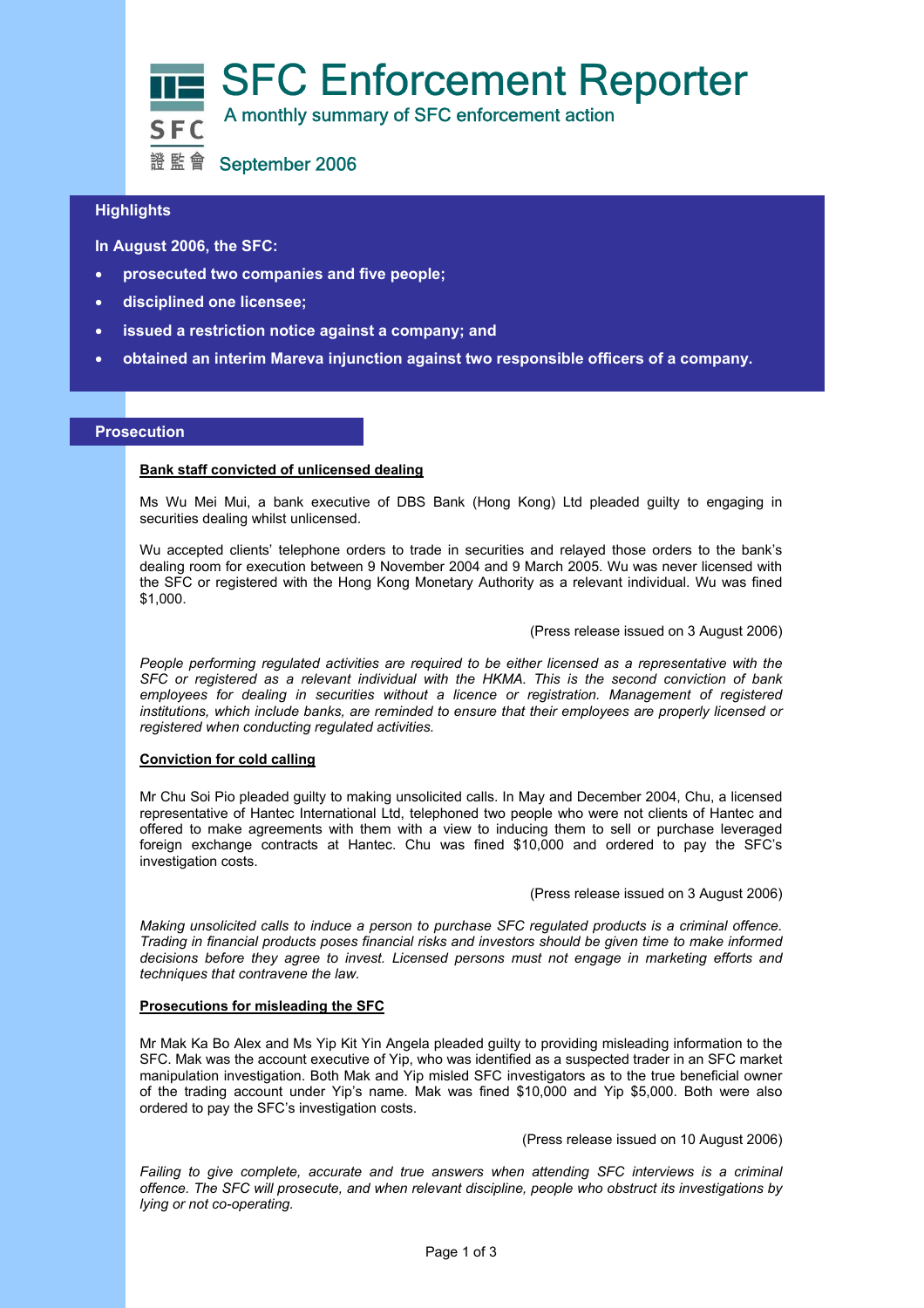SFC Enforcement Reporter



A monthly summary of SFC enforcement action

# 證監會 September 2006

# **Prosecutions for failure to disclose interests**

Power Hero International Ltd and Victoria Treasure International Ltd each pleaded guilty to failing to notify SEHK and Cheung Tai Hong Holdings Ltd within the specified period after they sold their shares in Cheung Tai Hong. The two companies were each fined \$4,000 and ordered to pay the SFC's investigation costs.

(Press release issued on 24 August 2006)

Mr Chang Wing Yiu, an executive director of Kingboard Chemical Holdings Ltd, pleaded guilty to failing to notify SEHK and Kingboard of his deemed interests in his wife's interests in Kingboard shares within the specified period. Chang became aware of his wife's trading in Kingboard shares in November 2005 but only made the disclosures two months later. Chang was fined \$40,000 and ordered him to pay the SFC's investigation costs.

(Press release issued on 31 August 2006)

*Timely disclosure of interests in listed companies aims to ensure a transparent and better informed market. It also helps limit the potential for insider dealing. The SFC will in accordance with its disclosure of interests enforcement policy, prosecute people who fail to disclose according to Part XV of SFO (The policy is available on the SFC website at www.sfc.hk).*

# **Discipline**

# **Reprimand and fine for inaccurate FRR returns and supervisory failures**

The SFC reprimanded Mr Wong Tin Lai, the financial controller of Guotai Junan Securities (Hong Kong) Ltd, and fined him \$40,000 for failing to verify the accuracy of FRR returns before they were submitted to the SFC. Wong also failed to identify deposits in unauthorised financial institutions or unapproved banks and to ensure sufficient liquid capital arising from an IPO margin financing. He also failed to implement written procedures for computing liquid capital and monitoring FRR compliance.

(Press release issued on 9 August 2006)

*Compliance with the FRR protects the investing public. The breach of these rules may seriously undermine the financial integrity of brokers. Licensed persons must exercise due care, skill and diligence in verifying the information in the FRR returns to ensure their accuracy.* 

# **Restriction Notice and Appointment of Administrators**

### **Restriction notice issued and administrators appointed**

On 7 August 2006, the SFC issued, in the interest of the investing public and in the public interest, a restriction notice on Wing Yip Company Ltd to preserve the assets of the company and its clients. Under the restriction notice, Wing Yip was prohibited from carrying on all of the activities for which it was licensed, disposing or dealing with any client assets or assisting, counselling or procuring others to dispose of or deal with any client assets without the SFC's prior consent.

The SFC suspected that Wing Yip was in breach of the FRR and therefore inspected Wing Yip and questioned Mr Yip Kwok Kay, a responsible officer and major shareholder, who admitted that he had misappropriated client securities and provided clients with falsified statements. Wing Yip also had a deficit in its required liquid capital.

On 10 August 2006, the SFC obtained an interim order appointing Mr John James Toohey and Mr Rainier Hok Chung Lam of PricewaterhouseCoopers to administer the property of Wing Yip and its clients.

(Press releases issued on 7, 8 and 10 August 2006)